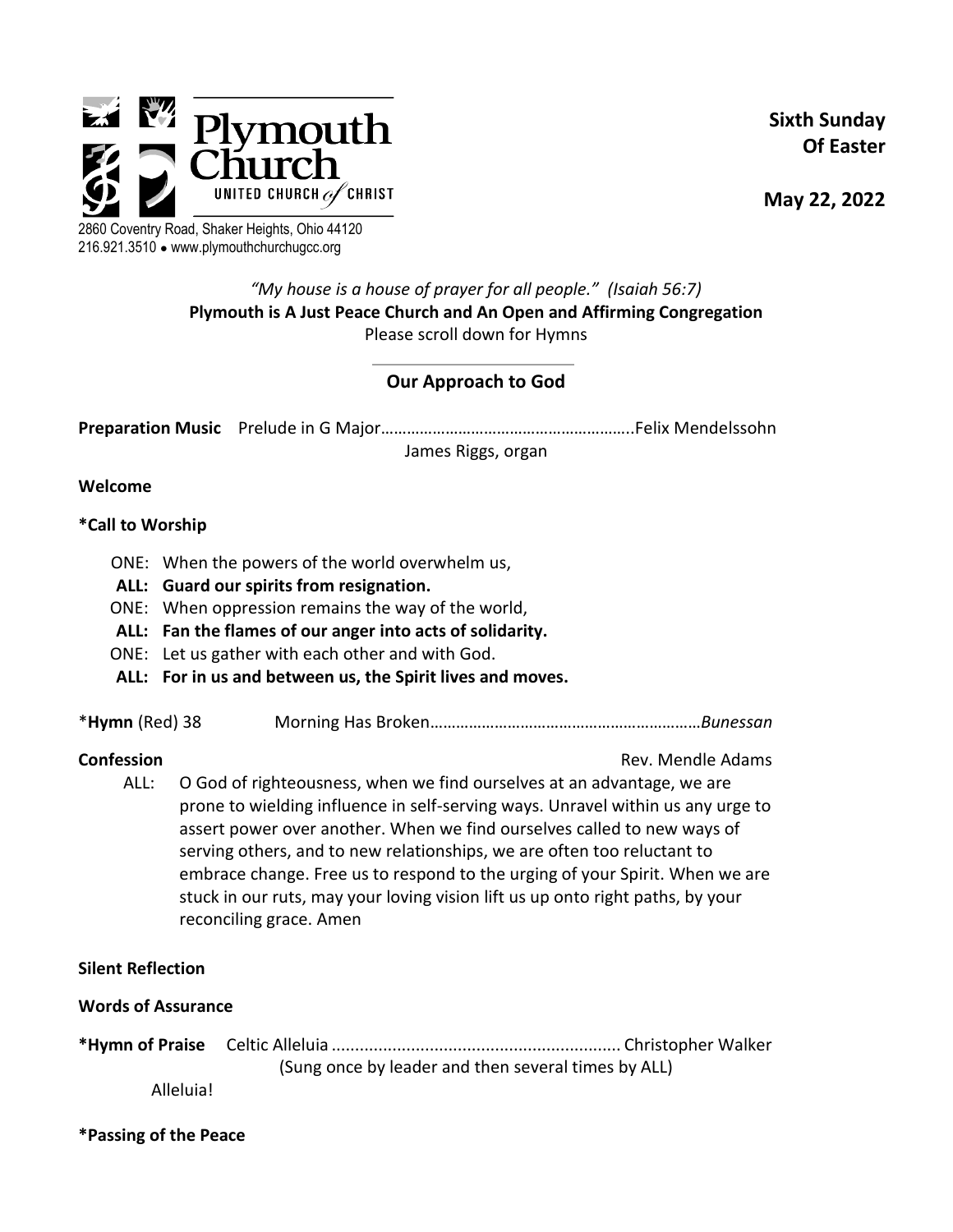ONE: The peace of Christ be with you.

**ALL: And also with you.**

### **Children's Message**

Children in pre-school through 5th grade are invited to come forward for the Children's Message before they depart for Sunday School.

## **Reception of New Members**

Ella Davis, Milton Davis, Lisa Mann

## **Liturgy of Membership**

## **\* Plymouth Church Covenant**

ALL: Nurtured by God's grace, Challenged by Christ's witness, Emboldened by the Holy Spirit, We are creating a true community, Each of us a diverse expression of One God.

> Acknowledging our role in God's mission Through our faith and amidst our doubts, We explore our call to live the Gospel.

Opening our hearts to God's ongoing revelation, We steward our gifts in faithful discipleship.

Leading lives of compassion, sharing and celebration, We join with God in building a world of peace, justice, and liberation.

## **\* Welcome and Reception**

We welcome you with joy into the common life of this church. We promise you our friendship and prayers as we share the hopes and challenges of the church of Jesus Christ. By the power of the Holy Spirit, may we continue to grow together in God's knowledge and love, and be witnesses to our risen Savior.

#### **Introduction of New Members**

# **The Proclamation of God's Word**

|                   | <b>Reading from Scripture</b> | Acts 16:9-15                                  |                          |
|-------------------|-------------------------------|-----------------------------------------------|--------------------------|
| <b>Sermon</b>     |                               | Mission, Mutuality, and Lydia's Purple Cloth  | Rev. Dr. Matthew Wooster |
| *Hymn (Black) 539 |                               | Won't You Let Me Be Your Servant?Servant Song |                          |

## **Prayers of the People and The Lord's Prayer**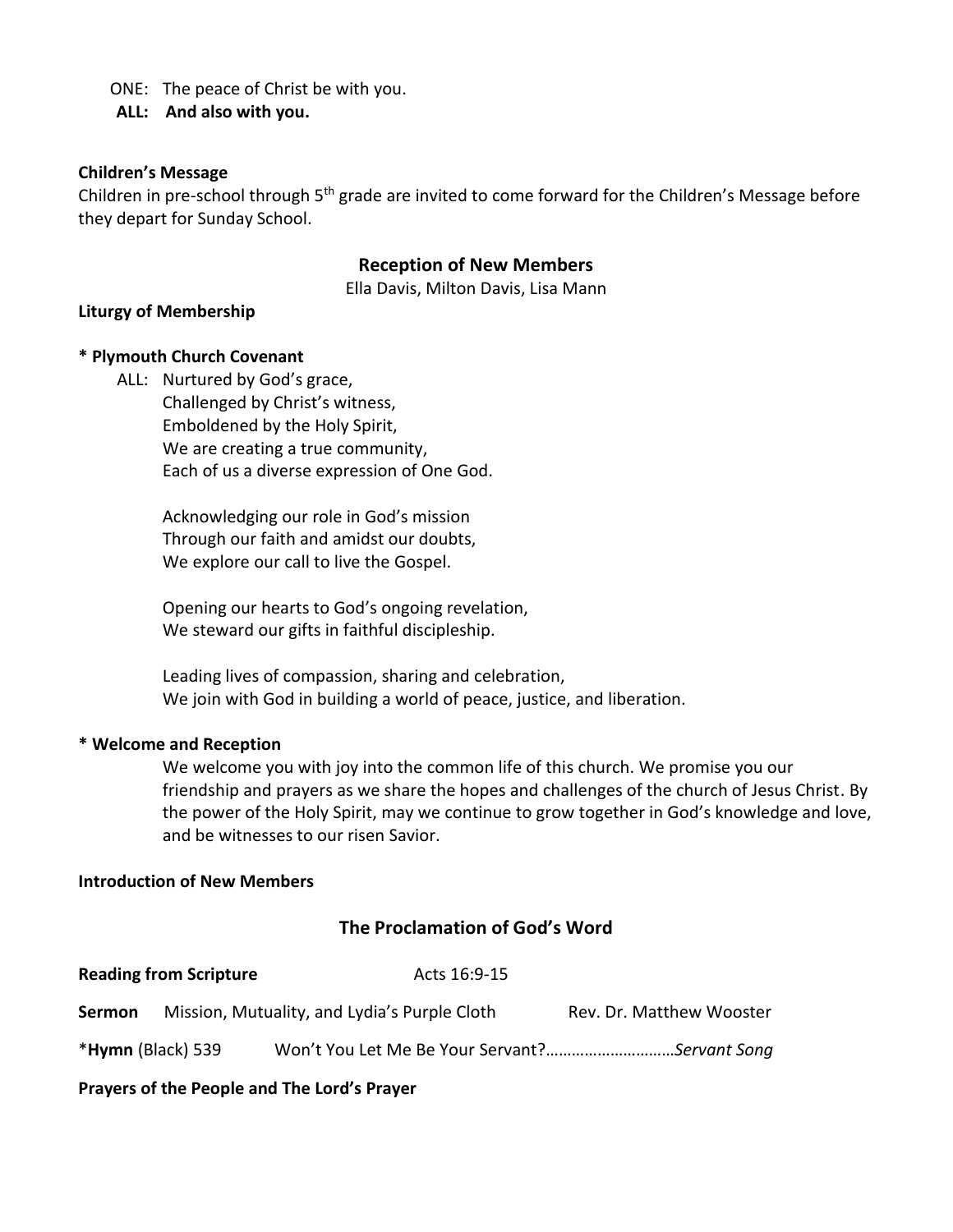be done on earth as it is in heaven. Give us this day our daily bread, and forgive us our debts as we forgive our debtors; and lead us not into temptation but deliver us from evil, for thine is the kingdom and the power and the glory forever, Amen.

**Choral Response** A Repeating Alleluia……………………………………………………..Calvin Hampton

# **Living Out the Word of God**

**Announcements of Church Life Parting Blessing for Kevin Anderson** 

**Call to Offering**

**Offertory** Christ Hath a Garden………………………………………………………………………Gerald Near

# The Plymouth Choir

Christ hath a garden walled around, a paradise of fruitful ground, chosen by love and fenced by grace from out the world's wide wilderness. Like trees of spice his servants stand, there planted by his mighty hand; by Eden's gracious streams, that flow to feed their beauty where thy grow. Awake, O wind of heaven and bear their sweetest perfume through the air: stir up, O south, the boughs that bloom, till the beloved Jesus come: that he may come, and linger yet among the trees that he hath set; that he may evermore be seen to walk amid the springing green.

(Robert Bridges after Isaac Watts)

**\*Doxology** *Lasst Uns Erfreuen*

Praise God, from whom all blessings flow; Praise God, all creatures here below: Alleluia! Alleluia! Praise God, the source of all our gifts! Praise Jesus Christ, whose power uplifts! Praise the Spirit, Holy Spirit! Alleluia! Alleluia! Alleluia!

# **\*Prayer of Dedication**

Spirit of Creation, may our gifts of money and wise action flow unfettered to where they are needed. May we dance open-heartedly with the ebb and flow of giving and receiving, for our thriving is intertwined. We dedicate these gifts to your guidance, and to the service of the human family. Amen.

**\*Hymn** (Black) 495 Called as Partners in Christ's Service............................................. *Beeche*

# **\*Commission and Benediction**

| Go forth, O people of God; go forth, O people of God! |  |
|-------------------------------------------------------|--|
| A new law, and a new promise, all creation is reborn. |  |
| Go forth, O people of God; go forth, O people of God! |  |
|                                                       |  |

**Voluntary** Recessional in G Major.....................................Fanny (Mendelssohn) Hensel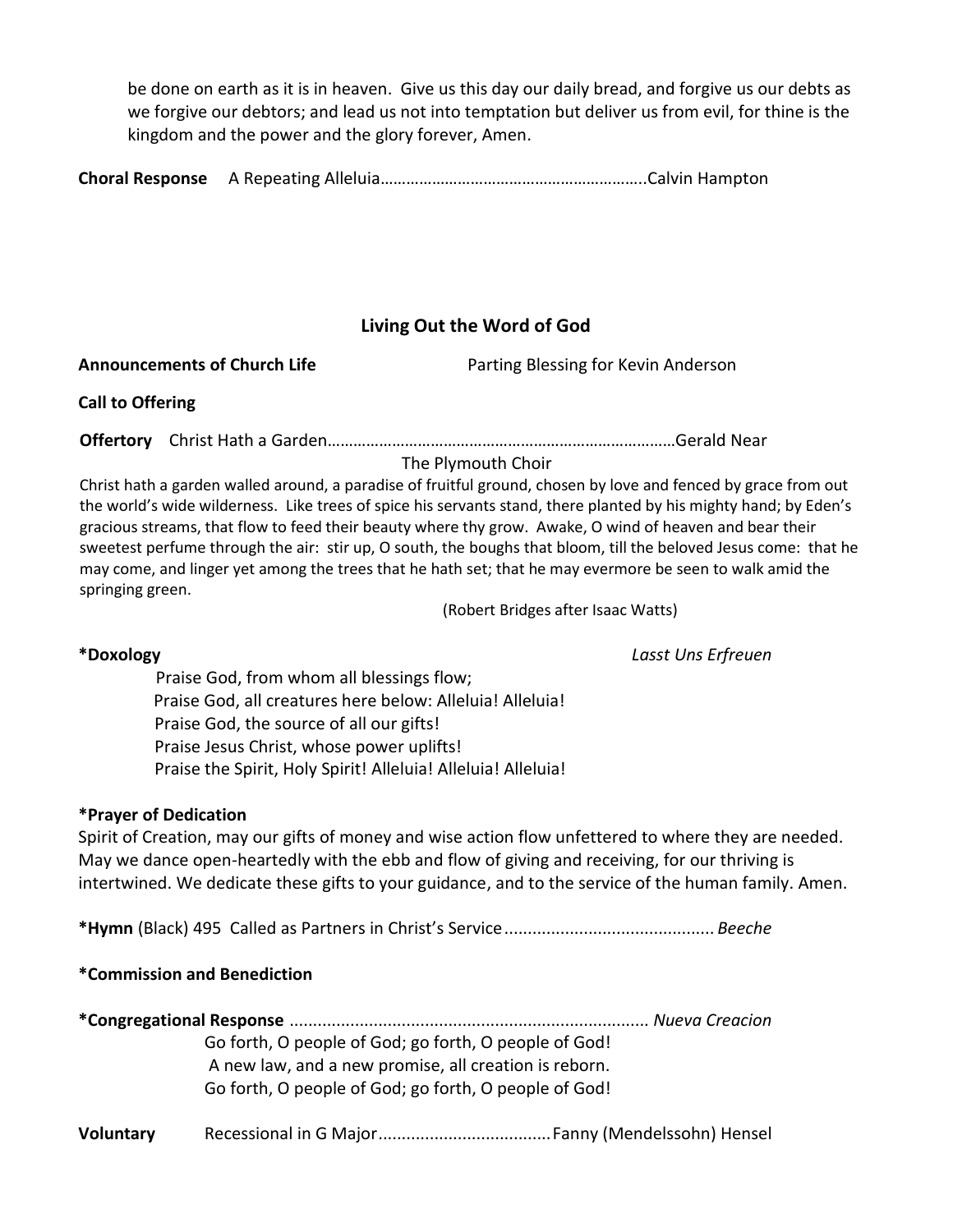### James Riggs, organ

*Many in the congregation wish to remain seated for the Voluntary. If you choose to leave, please be aware of those still participating in this part of the service. The Voluntary is music for worship and we ask that all be respectful of one another's worship practices, including those participating via livestream. Following the Voluntary, you may greet the ministers.*

*Prayers and liturgy in today's service are adapted from "enfleshed."*

# Scroll down for Hymns